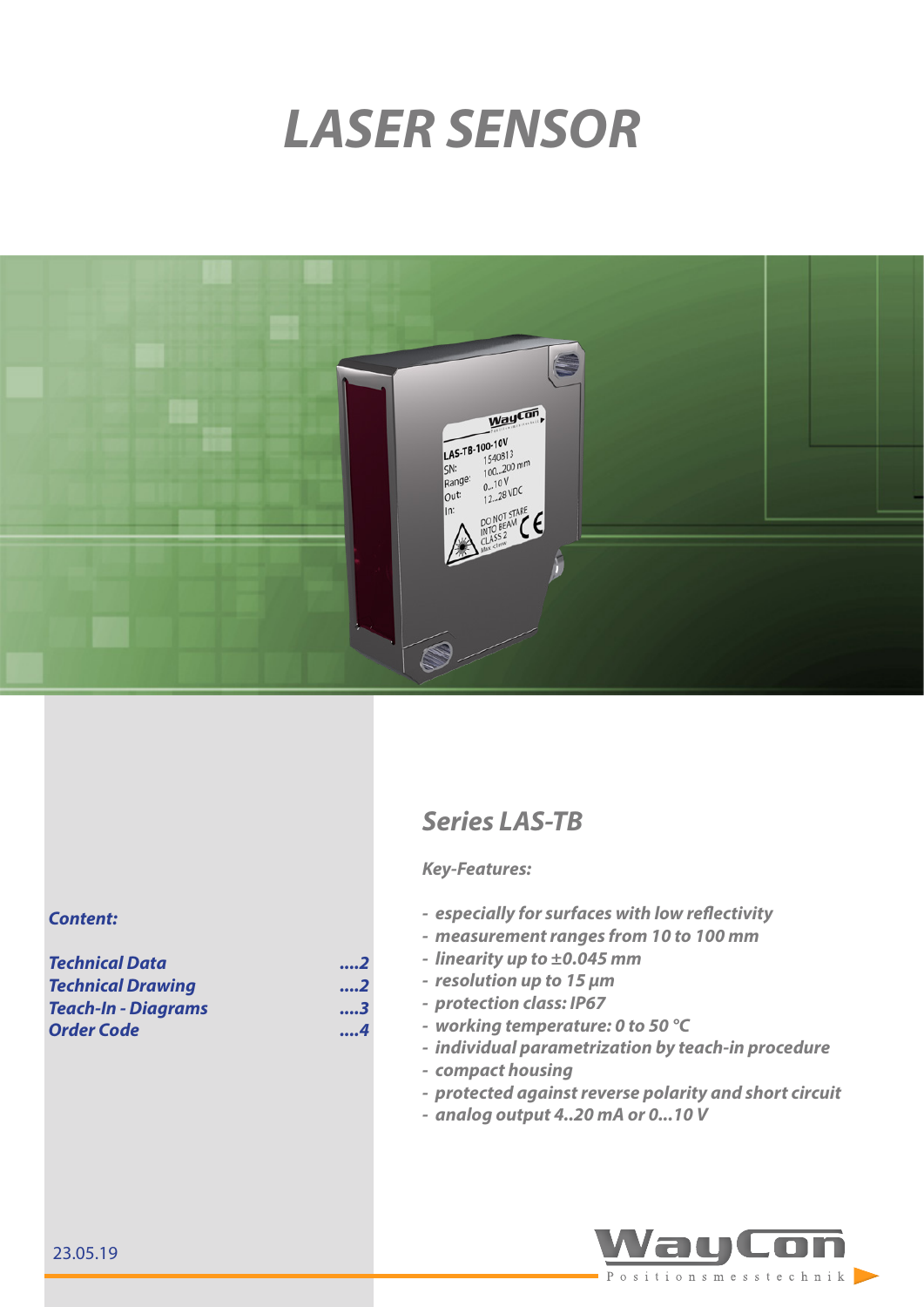## <span id="page-1-0"></span>**TECHNICAL DATA**

|                             |             | <b>LAS-TB-10</b>                                                   | <b>LAS-TB-40</b> | <b>LAS-TB-100</b> |  |
|-----------------------------|-------------|--------------------------------------------------------------------|------------------|-------------------|--|
| Measurement range           | [mm]        | 5060                                                               | 60100            | 100200            |  |
| Linearity <sup>1</sup>      | [mm]        | ±0.045                                                             | ±0.047±0.118     | ±0.123±0.457      |  |
| Resolution <sup>1</sup>     | [mm]        | 0.015                                                              | 0.0150.038       | 0.0390.15         |  |
| Minimal teach-in range      | [mm]        | >1                                                                 | >4               | >5                |  |
| Light source                |             | laser diode red, pulsed                                            |                  |                   |  |
| Laser class                 |             | $\mathbf{1}$                                                       |                  |                   |  |
| Beam type                   |             |                                                                    | line             |                   |  |
| Beam height line laser      | [mm]        | 0.10.18                                                            | 0.110.45         | 0.20.74           |  |
| Beam width line laser       | [mm]        | 1.1                                                                | 1.7              | 2.83.7            |  |
| Wavelength                  | [nm]        |                                                                    | 650              |                   |  |
| Object reflectivity         | [%]         | >0.5                                                               | >0.8             | >2                |  |
| Sensor element              |             | photo diode array                                                  |                  |                   |  |
| Measurement frequency       | [kHz]       | 0.5                                                                |                  |                   |  |
| Response time               | [ms]        | $<$ 2                                                              |                  |                   |  |
| Output signal               |             | 420 mA or 010 V                                                    |                  |                   |  |
| Power-On indicator          |             | LED green                                                          |                  |                   |  |
| Alarm indicator             |             | LED red                                                            |                  |                   |  |
| Staining indicator          |             |                                                                    | LED red flashing |                   |  |
| Supply                      | [VDC]       |                                                                    | 1228             |                   |  |
| Max. current consumption    | [mA]        |                                                                    | 80               |                   |  |
| Load resistance             | $[k\Omega]$ | with output signal 420 mA: < 0.3<br>with output signal 010 V: >100 |                  |                   |  |
| Inverse-polarity protection |             |                                                                    | yes              |                   |  |
| Short-circuit               |             | yes                                                                |                  |                   |  |
| Protection class            |             | <b>IP67</b>                                                        |                  |                   |  |
| Working temperature         | [°C]        | 050                                                                |                  |                   |  |
| Connection                  |             | M8 connector, 4 pins                                               |                  |                   |  |
| Housing                     |             | aluminium                                                          |                  |                   |  |

 $<sup>1</sup>$  Values for linearity and resolution are given for a mat white reference surface.</sup>

² The detector calculates an optical (not a mathematical) averaging of the sampled surface, i.e. a kind of a surface integral.

## **TECHNICAL DRAWING**



**- 2 -**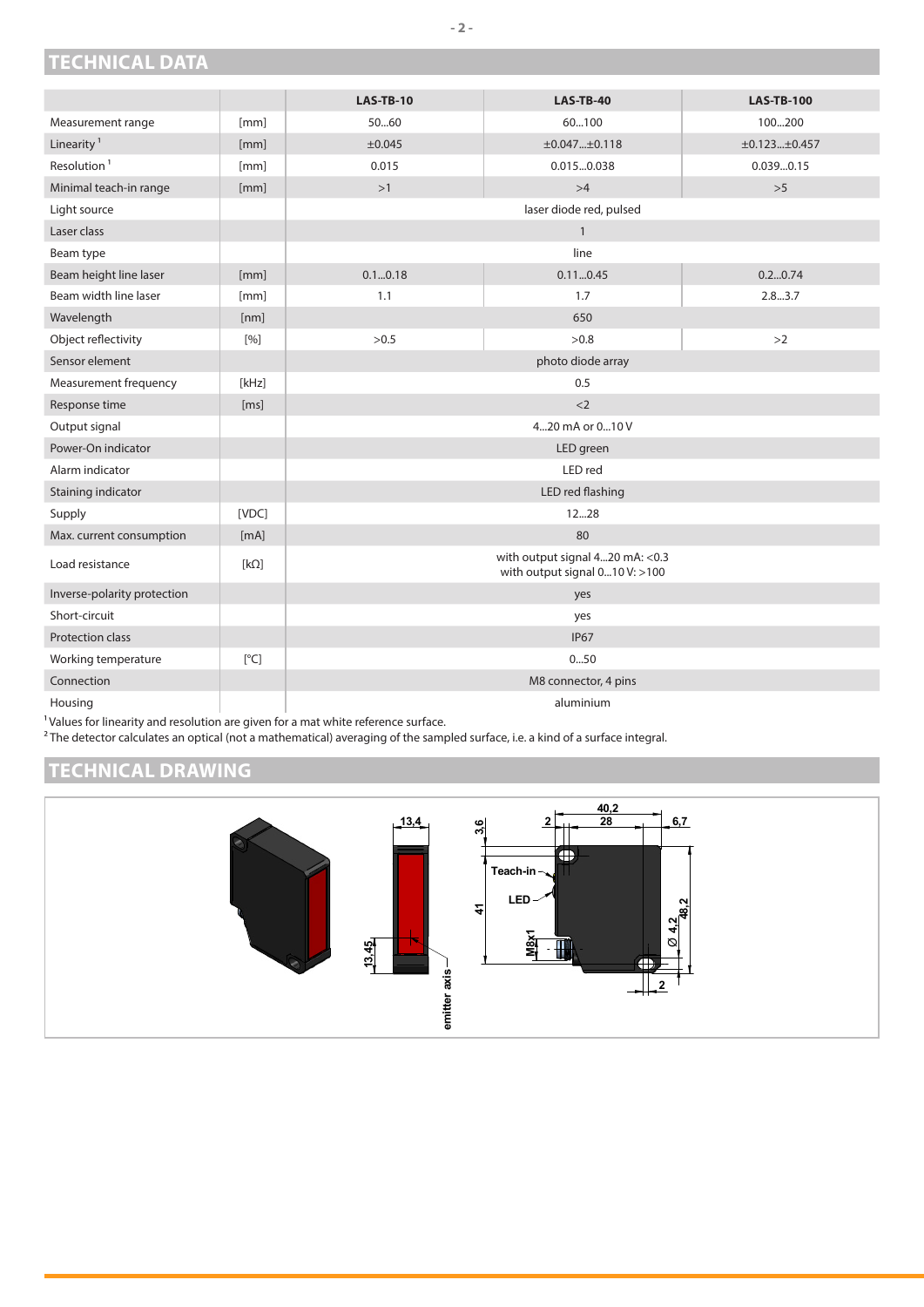### <span id="page-2-0"></span>**TEACH-IN - DIAGRAMS LINEARITY AND RESOLUTION**